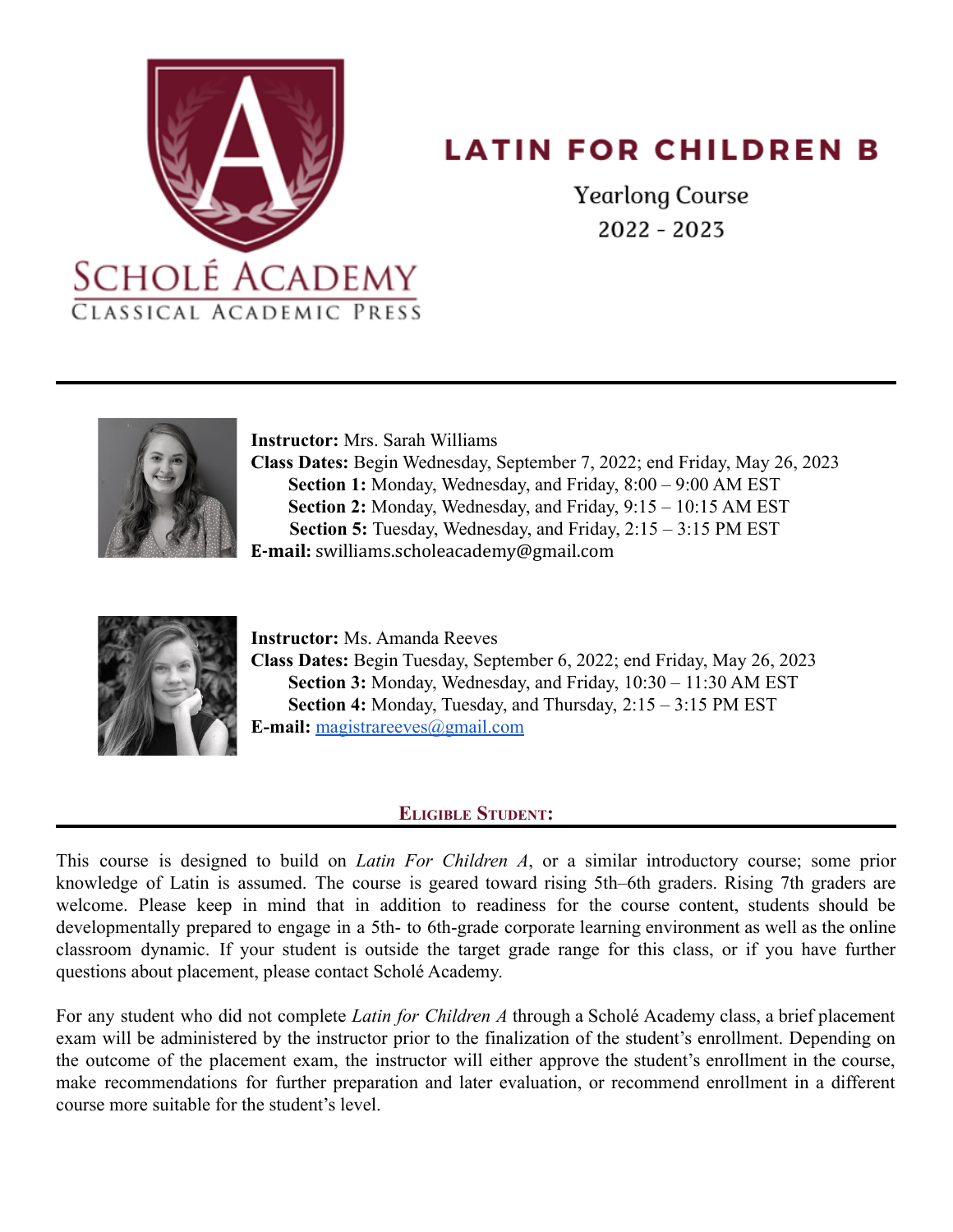# Classes meet for 45 – 60 minutes, three times a week for 32 weeks on the following dates:

### **Section 1: Monday, Wednesday, and Friday**

September: 7, 9, 12, 14, 16, 19, 21, 23, 26, 28, 30 October: 3, 5, 7, 10, 12, 14, 17, 19, 21, 24, 26, 28, 31 November: 2, 4, 7, 9, 11, 14, 16, 18, **[Thanksgiving Break],** 28, 30 December: 2, 5, 7, 9, 12, 14, 16, **[Christmas Break]** January: **[Christmas Break]**, 9, 11, 13, 16, 18, 20, 23, 25, 27, 30 February: 1, 3, 6, 8, 10, 13, 15, 17, **[Winter Break],** 27 March: 1, 3, 6, 8, 10, 13, 15, 17, 20, 22, 24, 27, 29, 31 April: **[Easter Break],** 10, 12, 14, 17, 19, 21, 24, 26, 28 May: 1, 3, 5, 8, 10, 12, 15, 17, 19, 22, 24, 26

#### **Section 2: Monday, Wednesday, Friday**

September: 7, 9, 12, 14, 16, 19, 21, 23, 26, 28, 30 October: 3, 5, 7, 10, 12, 14, 17, 19, 21, 24, 26, 28, 31 November: 2, 4, 7, 9, 11, 14, 16, 18, **[Thanksgiving Break],** 28, 30 December: 2, 5, 7, 9, 12, 14, 16, **[Christmas Break]** January: **[Christmas Break]**, 9, 11, 13, 16, 18, 20, 23, 25, 27, 30 February: 1, 3, 6, 8, 10, 13, 15, 17, **[Winter Break],** 27 March: 1, 3, 6, 8, 10, 13, 15, 17, 20, 22, 24, 27, 29, 31 April: **[Easter Break],** 10, 12, 14, 17, 19, 21, 24, 26, 28 May: 1, 3, 5, 8, 10, 12, 15, 17, 19, 22, 24, 26

### **Section 3: Monday, Wednesday, and Friday**

September: 7, 9, 12, 14, 16, 19, 21, 23, 26, 28, 30 October: 3, 5, 7, 10, 12, 14, 17, 19, 21, 24, 26, 28, 31 November: 2, 4, 7, 9, 11, 14, 16, 18, **[Thanksgiving Break],** 28, 30 December: 2, 5, 7, 9, 12, 14, 16, **[Christmas Break]** January: **[Christmas Break]**, 9, 11, 13, 16, 18, 20, 23, 25, 27, 30 February: 1, 3, 6, 8, 10, 13, 15, 17, **[Winter Break],** 27 March: 1, 3, 6, 8, 10, 13, 15, 17, 20, 22, 24, 27, 29, 31 April: **[Easter Break],** 10, 12, 14, 17, 19, 21, 24, 26, 28 May: 1, 3, 5, 8, 10, 12, 15, 17, 19, 22, 24, 26

#### **Section 4: Monday, Tuesday, Thursday**

September: 6, 8, 12, 13, 15, 19, 20, 22, 26, 27, 29 October: 3, 4, 6, 10, 11, 13, 17, 18, 20, 24, 25, 27, 31 November: 1, 3, 7, 8, 10, 14, 15, 17, **[Thanksgiving Break],** 28, 29 December: 1, 5, 6, 8, 12, 13, 15, **[Christmas Break]** January: **[Christmas Break]**, 9, 10, 12, 16, 17, 19, 23, 24, 26, 30, 31 February: 2, 6, 7, 9, 13, 14, 16, **[Winter Break],** 27, 28 March: 2, 6, 7, 9, 13, 14, 16, 20, 21, 23, 27, 28, 30 April: **[Easter Break],** 10, 11, 13, 17, 18, 20, 24, 25, 27 May: 1, 2, 4, 8, 9, 11, 15, 16, 18, 22, 23, 25

## **Section 5: Tuesday, Wednesday, and Friday**

September: 6, 7, 9, 13, 14, 16, 20, 21, 23, 27, 28, 30 October: 4, 5, 7, 11, 12, 14, 18, 19, 21, 25, 26, 28 November: 1, 2, 4, 8, 9, 11, 15, 16, 18, **[Thanksgiving Break],** 29, 30 December: 2, 6, 7, 9, 13, 14, 16, **[Christmas Break]** January: **[Christmas Break]**, 10, 11, 13, 17, 18, 20, 24, 25, 27, 31 February: 1, 3, 7, 8, 10, 14, 15, 17, **[Winter Break],** 28 March: 1, 3, 7, 8, 10, 14, 15, 17, 21, 22, 24, 28, 29, 31 April: **[Easter Break],** 11, 12, 14, 18, 19, 21, 25, 26, 28 May: 2, 3, 5, 9, 10, 12, 16, 17, 19, 23, 24, 26

Please note that while your instructors fully intend to provide classes on these dates, they too are human and occasionally become sick or have other pressing concerns to attend to. In the unlikely event that your instructor is unable to attend one of the scheduled classes, they will either arrange for an equally qualified substitute to instruct the students on that day or will provide students with a video recording of the class.

## **OFFICE HOURS:**

Your teachers are available outside of scheduled class times should you need additional assistance with the material. During office hours, students may raise questions, go over material from absences, or review class material. To arrange office hours, please send an email request to your instructor with your availability and the concept you would like to go over. Your teacher will do her best to respond to office hours requests within 24-48 hours.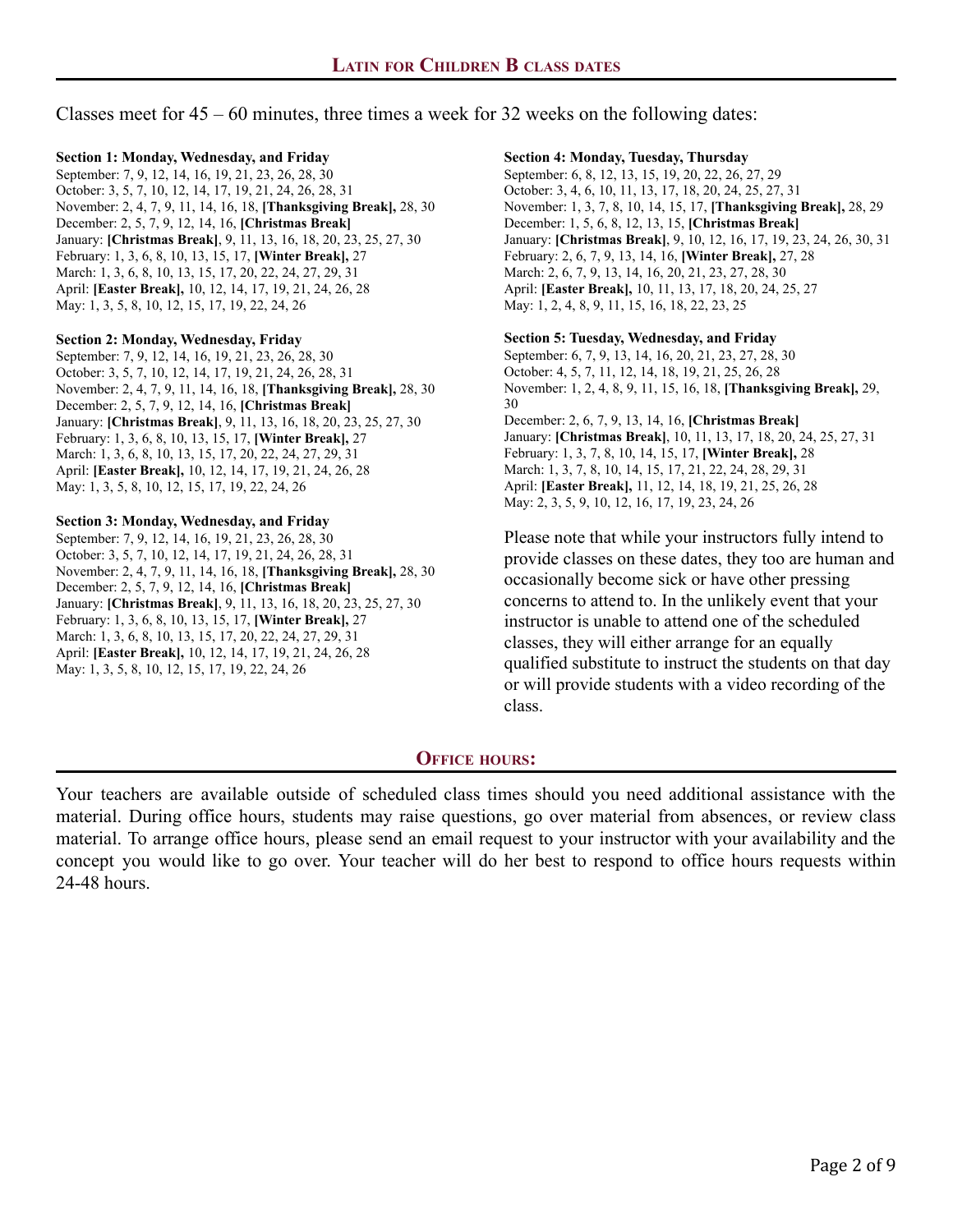[Latin for Children Primer B \(student edition\) NEW Revised Edition, Version 4.0](https://classicalacademicpress.com/collections/upper-grammar/products/latin-for-children-primer-b-student-edition) [Latin for Children Primer B History Reader](https://classicalacademicpress.com/collections/upper-grammar/products/latin-for-children-primer-b-history-reader)

\*Required texts are not included in the purchase of the course.

Note that while our primary text will be the Latin for Children Primer B, the instructors will be adapting and augmenting the curriculum as they see best for the learning objectives of the course. As such, students should also be prepared to regularly print PDF files supplied by their teacher on the Schoology course site.

# **OPTIONAL MATERIALS:**

*Latin for [Children](https://classicalacademicpress.com/collections/upper-grammar/products/latin-for-children-primer-b-activity-book) Primer B Activity Book Latin for [Children](http://classicalacademicpress.com/latin-for-children-primer-b-answer-key/#.V) Primer B Answer Key*

# **COURSE DESCRIPTION:**

Students in the Latin for Children B course continue their study of Latin grammar and reading while also continuing to enjoy the delight of studying the Latin language. Students go on to study the third noun declension and the third conjugation; the past, present, and future tenses; and all remaining parts of speech (pronouns, adjectives, prepositions, adverbs, and conjunctions). During the course of the year, students begin to read and translate basic Latin paragraphs, putting their knowledge of Latin grammar and vocabulary to work. They also acquire a Latin vocabulary of another 240 words and learn many English words derived from these Latin words. As a step beyond just an exposure to the language, this course trains students in grammar, vocabulary, and English derivatives in a lively, interactive way.

This course is designed to:

- Model a discipline of mind that focuses on how the Latin language works.
- Model Classical pronunciation of Latin words and give students pronunciation practice through imitation.
- Model for students how to analyze grammatical structure, interpret word form and use, and translate Latin both orally and in writing.
- Model for students how to use mnemonic aids and give them practice using these aids.
- Demonstrate to students the etymology of Latin words and how they are transformed into English derivatives.
- Expose students to beautiful illustrations as well as images and paintings of ancient Roman culture, and to provide exposure to Roman history, culture, and historical figures.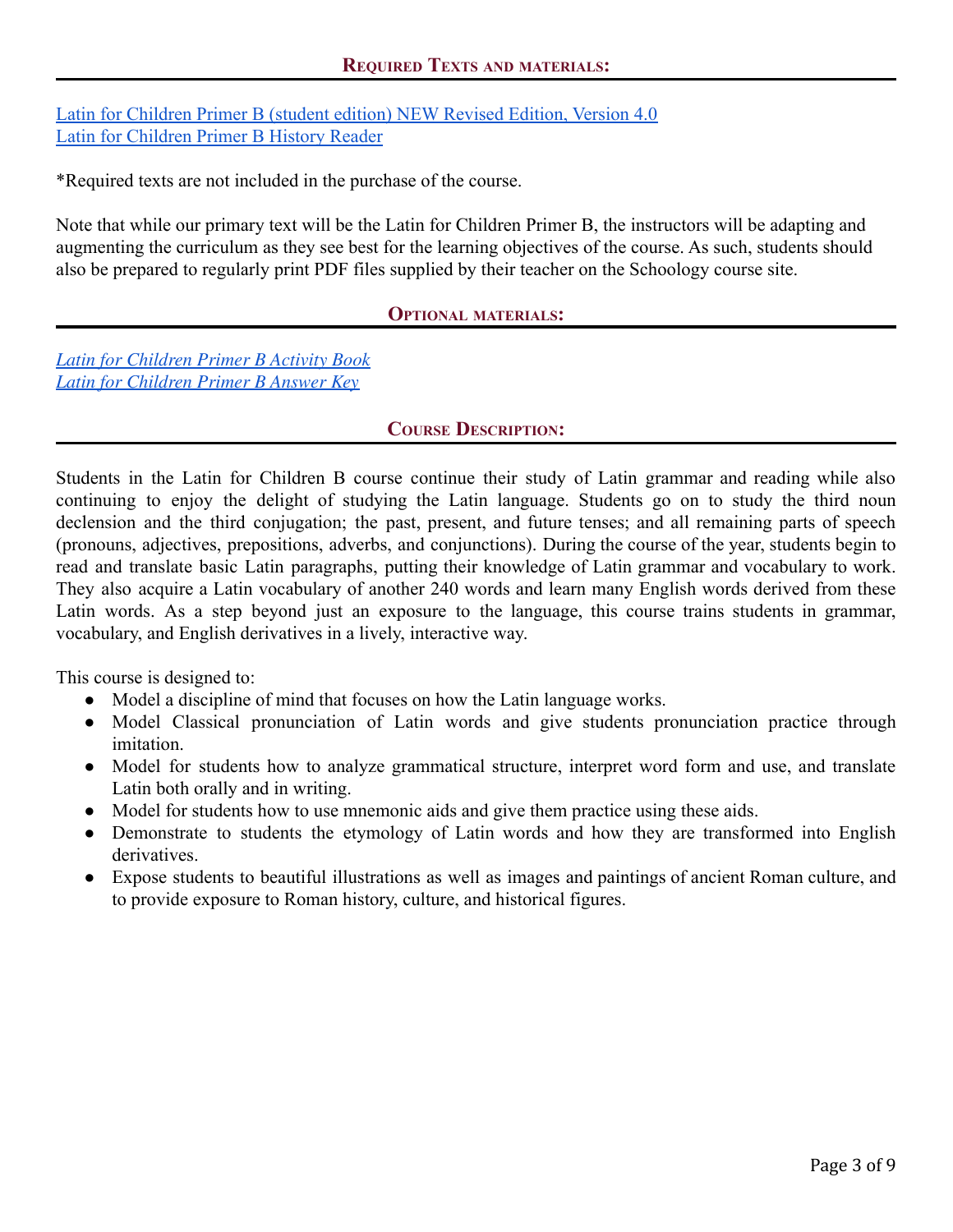Students enrolling in Scholé Academy's Latin for Children B course will be expected to show development of Executive Function Skills throughout the year. Executive Function Skills speak to a set of qualities and skill sets students can develop and hone to better approach the courses, lectures, readings, and teachers they will face in their future academic coursework.

- 1. **An Engaged Student:** One who is willing to step into the arena of class discussion, ask questions, and supply answers. During class, students should be actively engaged as the teacher employs various interactive methods such as class repetition and recitation. Participation in these activities is central to class time and promotes a lively, delightful environment. Students should be active listeners during class time. They should be thoughtfully engaged with both each other and the teacher. All children should be viewing the class via Zoom on their computers and should not be browsing the internet. Students should approach class time as an opportunity to grow in fellowship as the class journeys together to obtain knowledge.
- 2. **Attention to Detail & Preparedness:** One who is consistently prepared with all assignments complete at the start of every class session, has submission requirements fulfilled before each session, has confirmed technology is working prior to the start of class, is responsible to determine how to proceed after an absence, is responsible for consulting the course syllabus and adjusting as the class proceeds, etc. This student should also come mentally prepared – ready to focus on the material being presented. He should arrive to the Zoom meeting on time and if late should respectfully listen to try to understand where the class is in relation to the text and should wait patiently for the teacher and classmates to finish their current task, which is when the teacher will catch the student up. Homework should be uploaded to Schoology before class begins. Students should try to develop the virtue of constancy by remaining focused and diligent and pushing away even "good" distractions that would inhibit learning and mastery.
- 3. **Self-Monitoring:** A student in the  $5<sup>th</sup>-7<sup>th</sup>$  grade range should continually develop self-monitoring skills. One who successfully self-monitors can evaluate his own performance. This student is able to see both his own strengths and weaknesses. A self-monitoring student is one who determines which problems he can work through on his own and where he needs peer, teacher, or parent support. Students should follow behavior guidelines appropriate to the age and study of this course. They should practice hand-raising, speaking when called upon, listening to others, and focusing solely on the task at hand.
- 4. **Exhibit Responsibility:** One who is able to recognize when it is time to begin working and is able to do so without procrastination. This student is able to initiate tasks easily adjusting from the whole-class Zoom to a breakout room while still maintaining a scholarly attitude. During class time, students shall uphold the integrity of the period by showing technological responsibility. They will refrain from playing computer games, viewing alternate screens, or otherwise engaging in distracting activities.
- 5. **Problem Solving:** One who is ready and willing to press through, even when he is unable to successfully solve the problem on the first try. Mastering Latin involves perseverance and looking at each word individually and in context to decode word use, sentence structure, and accurately translate word meaning.
- 6. **Employ Critiques:** one who receives feedback to submissions and is sure to apply that feedback to future assignments rather than repeating mistakes. This student also gleans information from the live class critiques of fellow students and notes mistakes to avoid by learning others. Students should have an attitude of humility when receiving critiques. They should view class as an opportunity to grow and to develop their God-given talents. Students should be happy for the successes of their peers, even if the gifts and capacities of their classmates surpass their own.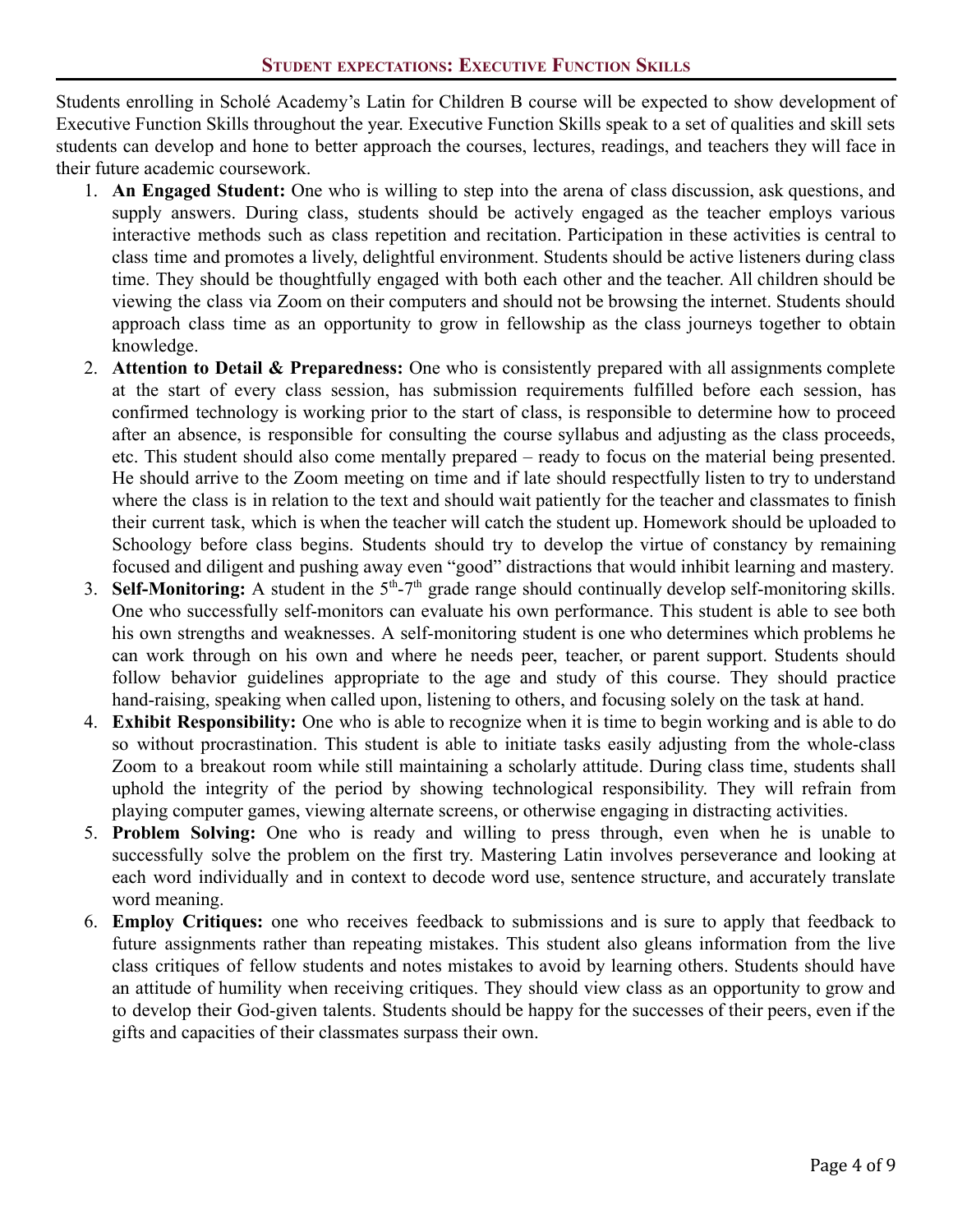The long-term, ultimate goal for the student will be to master the Latin language through imitation so that the original works of the great authors and thinkers of old will be read and understood well. To achieve this goal, students at the lower school level begin to develop the virtues of love, both of learning and of the Latin language, humility, as they humbly accept instruction, recognize their own strengths and weaknesses, and rejoice when others succeed, patience, with themselves and fellow classmates, constancy, through remaining focused and diligent in the face of distraction, and perseverance, or being willing to do what must be done in order to achieve mastery. The Latin for Children B student will be expected to:

- Be respectful of others during class time. This involves speaking when called upon, listening attentively, participating actively in the class discussion and practices, and focusing on the discussion. Conversely, it does not include speaking out of turn, distracting others, or bringing unrelated material to the conversation.
- Strive for mastery of each concept. The activities and practices serve to promote understanding and enjoyment of the study of Latin. Students should apply their best effort in all work involved with the class. Should students encounter difficulty with their work, they should endeavor to understand and strive to complete the work, however inaccurately it may be. Putting forth effort exemplifies integrity in learning and fosters solid study habits as well as a mind inclined towards perseverance.
- Arrive to class on time and with all assigned material completed. The instructor will facilitate learning for the student, but the responsibility for staying up-to-date with classwork and assignments ultimately falls to the student. Students who have not completed their assignments by the start of class will be excused to a breakout room to complete their work and will be welcomed back once their work is finished. This will count as a tardy. If the student is gone for more than half the class, it will count as an absence.
- Examine models for imitation, chanting and singing forms and studying vocabulary daily. Each week the teacher will model fluent recitation, accurate pronunciation, and provide practice designed to help the students grow as competent Latin linguists.
- Complete and upload all assignments by the due date to the appropriate Schoology assignment prior to the start of class. Students will submit their work by scanning their homework pages and uploading it into the Schoology assignment. All work posted to Schoology is to be scanned and uploaded unless otherwise noted. Assignments submitted by email will not be accepted. Photographs of completed assignments will not be accepted as they are incredibly difficult to read and grade. Submissions that are not scanned right side up or are not entirely legible will be noted and given one opportunity to be submitted correctly.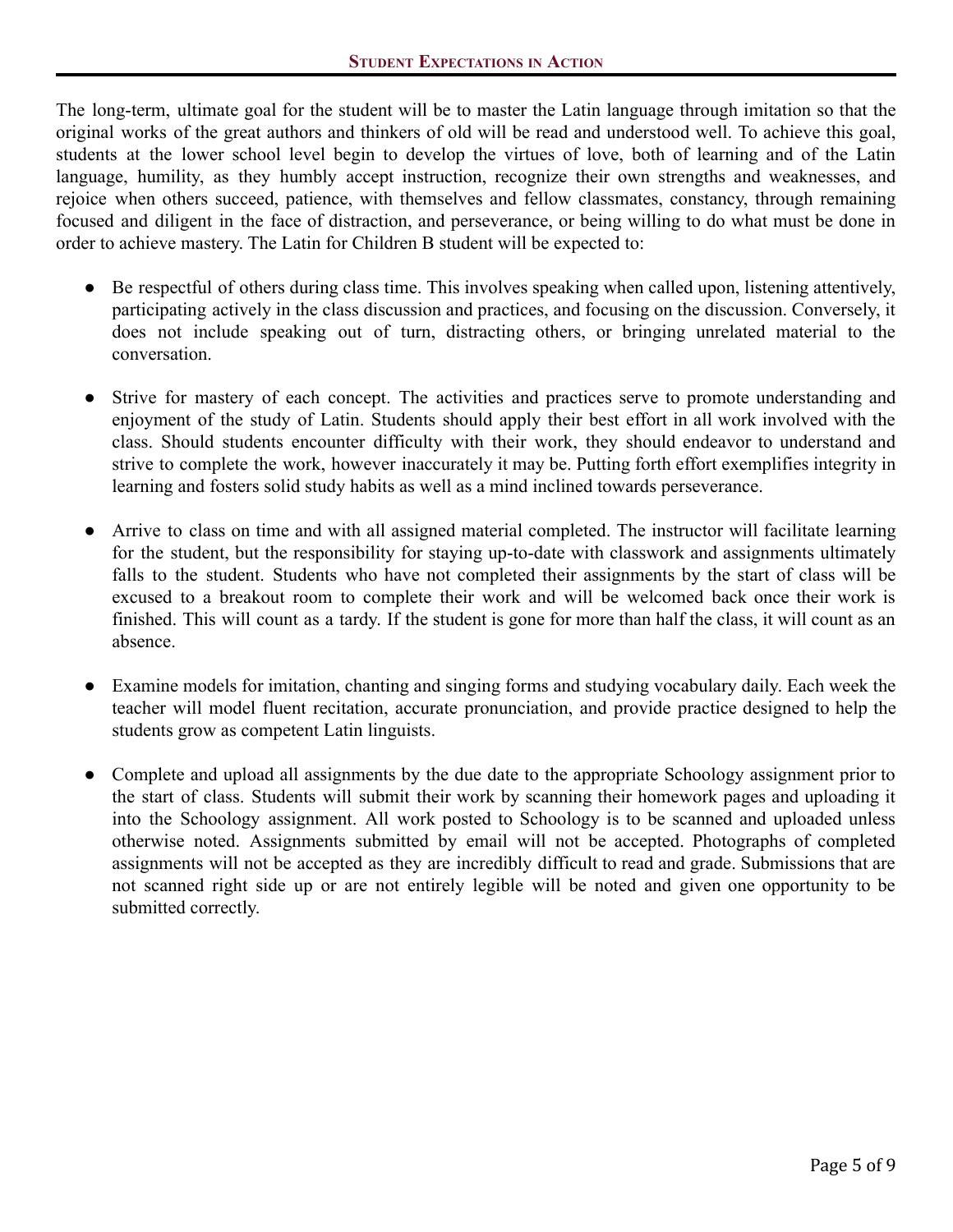While pursuing Latin for Children B through Scholé Academy will be restful, we also recognize the need to provide grades to students. Earning a specific grade should not overshadow achievement goals for mastery of this discipline. The study of Latin is an important discipline in classical education and learning to own the concepts introduced in this class will be a necessary and significant component of future success in higher-level classical education. In that sense then, attaining a mastery of these beginning Latin concepts is its own reward.

Students will not be measured against a traditional grading scale with letters and numbers. Instead, teachers will assess the student as a whole, including participation, attitude, behavior, growth, virtue, and understanding. They will assign the following broad categories to your student's level of achievement according to Scholé Academy's grading policy: *magna cum laude* (with great praise), *cum laude* (with praise), *satis* (sufficient, satisfactory), and *non satis* (not sufficient).

Student work and assessments will be completed in the text using occasional online tools or additional PDFs and will include classroom participation and frequent practice assignments. Any additional assignments not included in the required textbooks will be posted on Schoology with ample time before the start of class and should be printed in preparation for the student's participation in class.

Ideally, every student working diligently should do praiseworthy work (*cum laude*). Those who excel beyond this expectation will receive *magna cum laude* marks. Students who do adequate but not praiseworthy work will be designated *satis*. *Non satis* means lacking sufficiency or adequacy; students who receive *non satis* will need to do additional work to achieve understanding and be able to move on to subsequent levels of Latin study. The hope is that this system of grading will aid both the student and the instructor in assessing an individual pupil's journey toward mastery, and that the emphasis will be on loving and knowing the subject rather than chasing a particular number or grade.

In conjunction with the grading scale outlined above, narrative evaluations of student performance in the classroom will be sent quarterly to keep parents abreast of their students' level of growth and achievement. These narrative evaluations are the core of the student assessment process.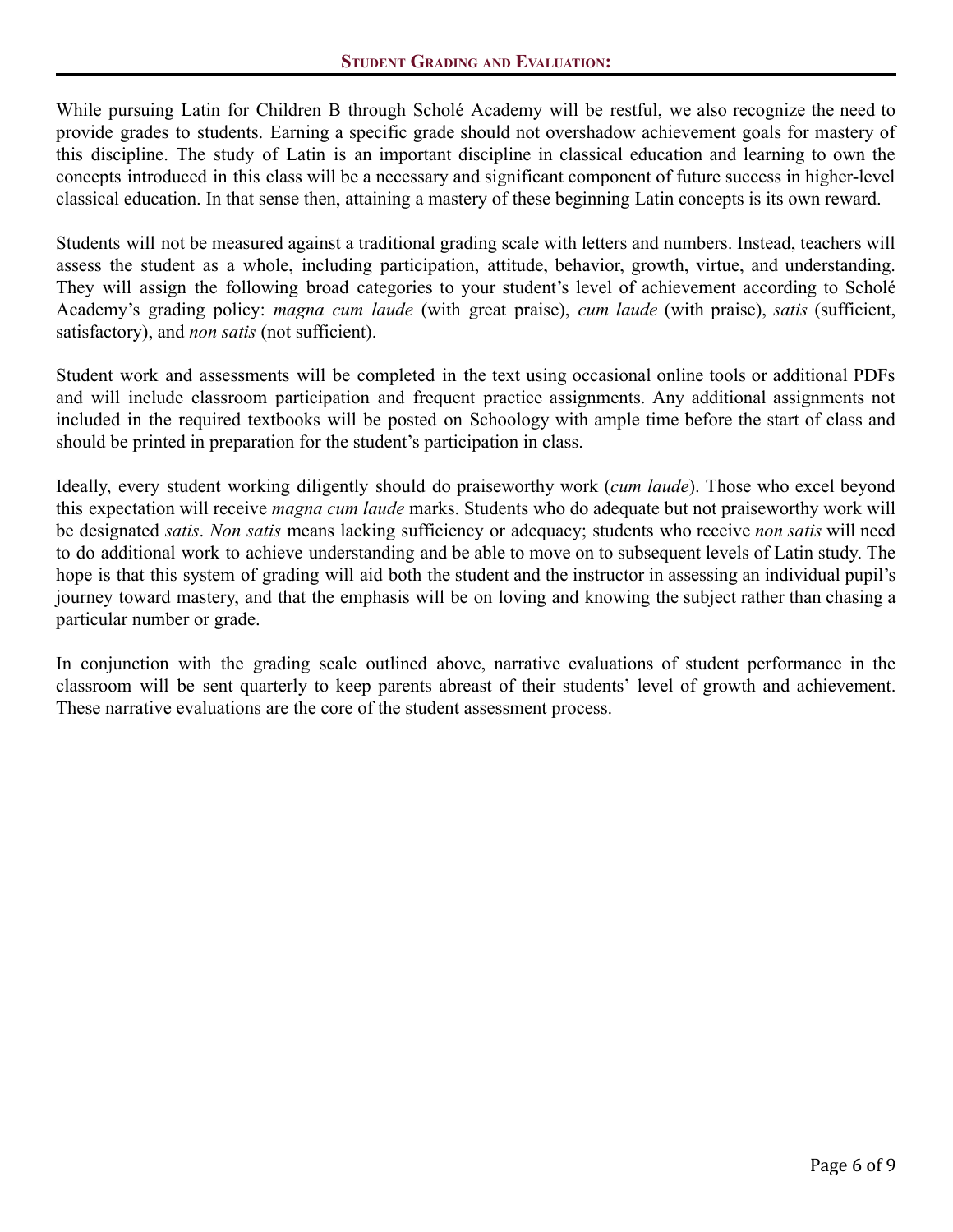Students who pay careful attention in class and make a practice of chanting forms and studying vocabulary on a regular basis, and complete practice exercises will achieve mastery of materials. At the completion of this course, students will:

- Be able to recall many Latin words.
- Recognize English derivatives from Latin words.
- Be able to construct and translate Latin sentences.
- Be able to successfully translate small portions of Latin text.
- Be able to recognize errors in Latin sentences and make appropriate corrections.

Mastery of the material of the course will be designated by the following categories:

*Magna Cum Laude***:** "with great praise"; the student goes above and beyond what is expected, consistently exhibiting mastery of material, demonstrating love, humility, patience, constancy, and perseverance in work and interactions with others. This mark is rarely achieved.

*Cum laude***:** "with praise"; the student has been following directions, doing homework, participating cheerfully, and clearly working hard as the weeks progress. This is work to be proud of. The student works toward mastery of self and the material presented.

*Satis***:** "sufficient"; the student is completing homework, attending class, understanding things with a few gaps, perhaps a forgotten homework assignment here and there.

*Non Satis***:** "not sufficient"; the student has significant gaps, homework is not turned in, missing class often, failing to participate in class.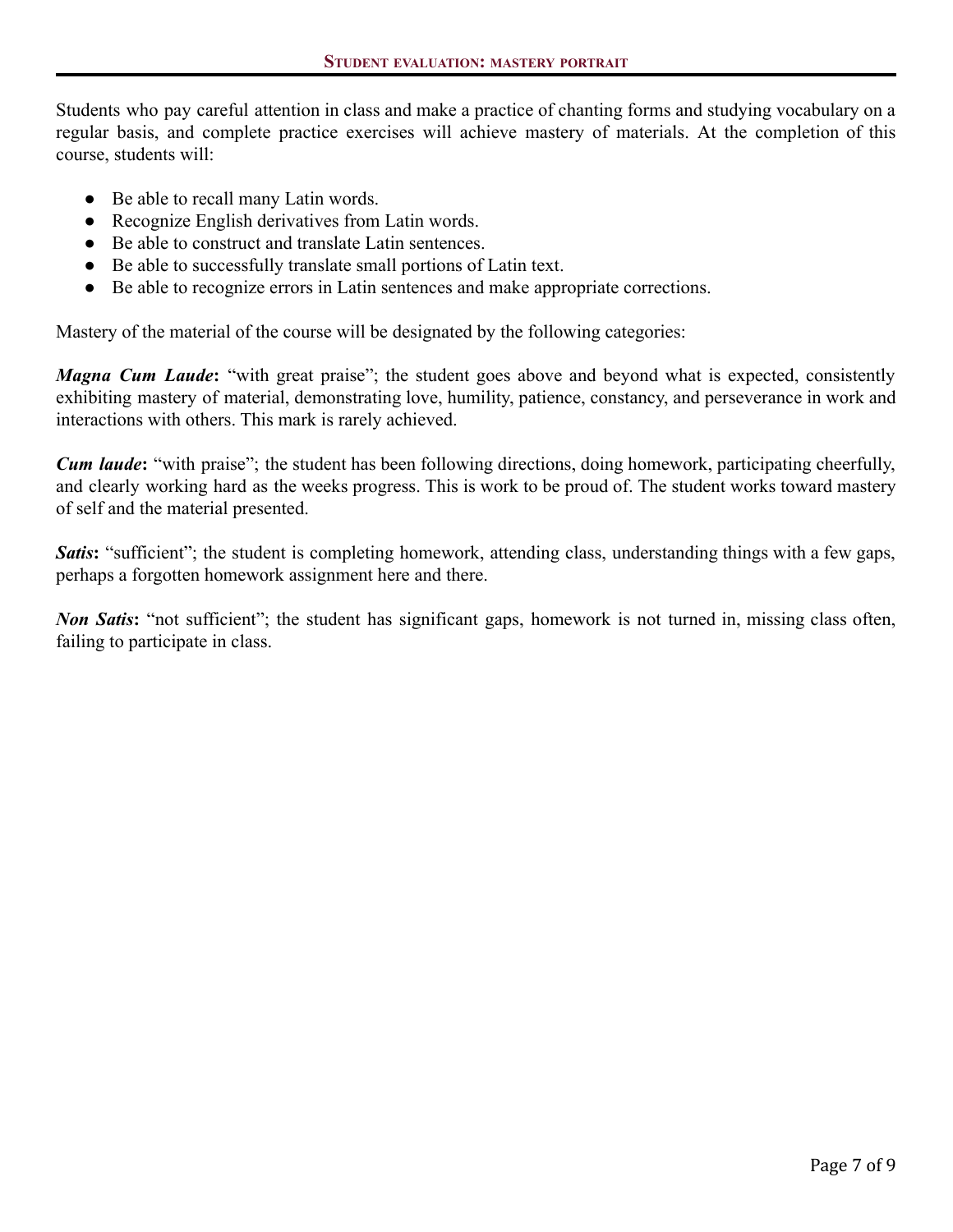# **Homework**

Homework will be assigned regularly, at almost every class session, and must be completed by the set due date (usually the next class meeting). Students are expected to hand-write their homework assignments in their best writing with a pen or a pencil. In addition to the worksheets and quizzes from our primer assigned for homework, students will be expected to regularly practice their vocabulary and chants throughout the week. This memory work is an essential foundation for understanding in Latin.

# **Tests**

At the end of each unit in our book, there will be a test covering the material from the relevant weeks. Specific instructions for how to study for and take these tests will be communicated to students at the end of Unit I.

# **Participation**

Students will be expected to actively engage with their peers during class time, demonstrating preparedness, diligence, timeliness, and a positive attitude and approach to their studies. Students will receive points each day based on their timeliness, completion of work, participation, and attitude towards the teacher and their peers.

# **Uploading Work**

Students will submit homework assignments by scanning and uploading them to their computer, then submitting the files to the proper assignment on the Latin for Children A Schoology page. Access will be granted to this page once enrollment is finalized. If students submit the incorrect homework or the homework they upload is improperly oriented or difficult to read, they will be asked to resubmit the assignment. **Photographs (including both .png and .jpeg files) of student work will not be accepted, as they are difficult to read.**

# **Late Work**

An important goal of this course is developing study skills, one of which is keeping track of and respecting deadlines for assignments. Students will be allowed to submit up to three late assignments each quarter. Late assignments may be submitted within one week of its due date for full credit; after one week no credit will be awarded. Unused late assignment allowances will not roll over to the next quarter. Parents may always contact the instructor to discuss extenuating circumstances.

# **Absences**

The following is taken from the Student-Parent Handbook:

Our classes are live and highly interactive, with students regularly interacting with their instructor and peers and participating in class discussion. **Students are expected to attend classes with their videos** turned on and to function as a full participant in each class, contributing to the class dynamic and **success of the entire cohort.** There are, of course, circumstances, both planned and unplanned, in which students must miss a class. In such circumstances, we provide students with a recording of the live class session so that they may play back the session they missed. Whenever possible, we ask that students alert their instructor of their absence before missing class.

While recordings of live sessions are a helpful tool for occasional absences, they are not a sufficient replacement for class participation in the long term. **We allow a maximum of 9 absences for yearlong courses that meet 3 times per week.**